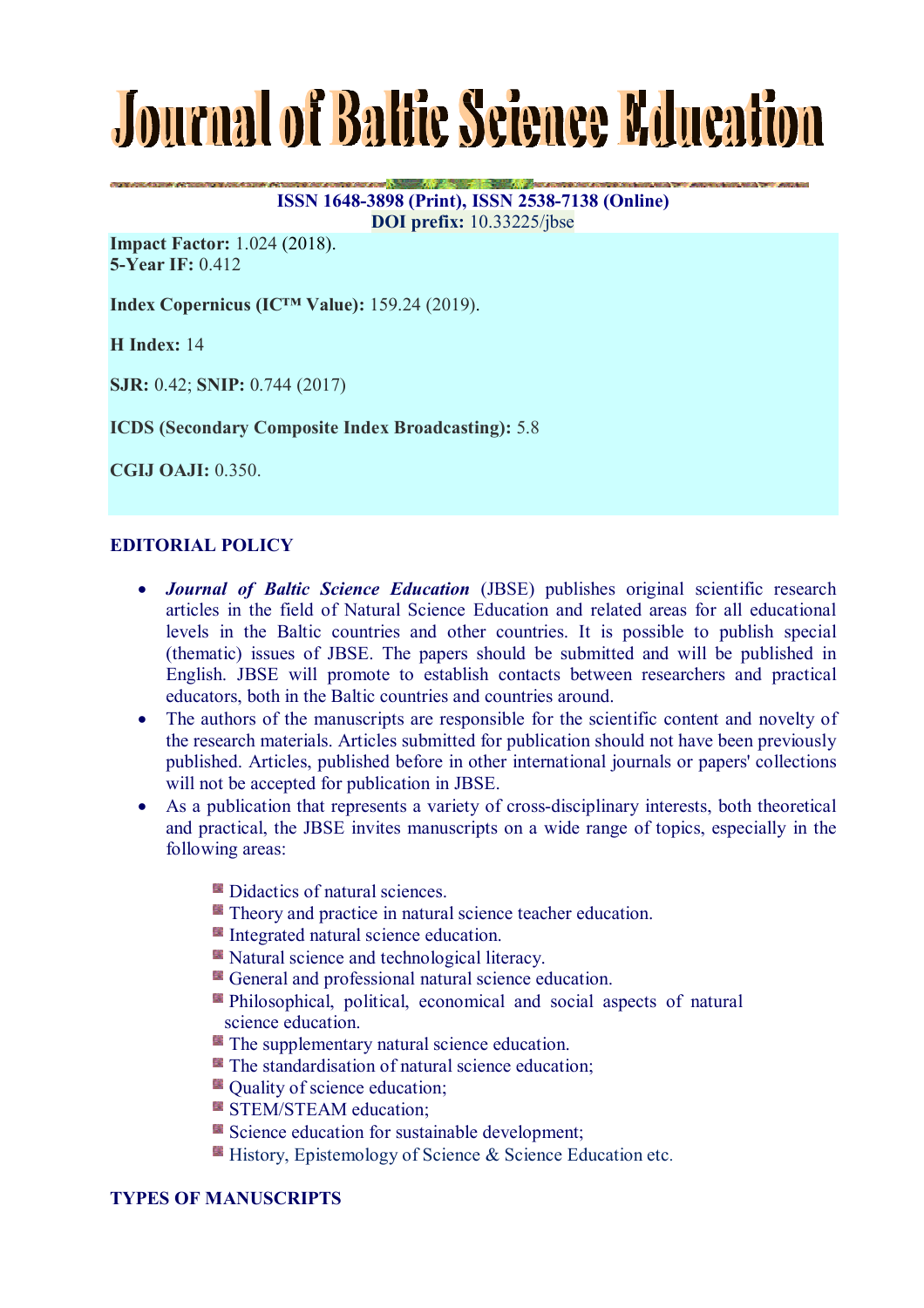- **Research Papers** (Usually these papers present empirical work).
- **Theoretical/Conceptual Papers** (These papers present non-empirical work).
- **Position Papers** (Position papers can describe/analyse a problem or an issue with a suggested solution or direction).
- **Case Studies** (Case studies highlight a particular issue in science education. They present what theory and/or the research literature reports on the problem or issue, what was done to try to solve or explore it, the results of the project and implications and suggestions for others interested in future research).
- **Reviews** (*Reviews* are usually invited by the Editor. Those who submit *Reviews* should consult with the Editor-in-Chief in advance).
- **Letters to the Editor** (these are brief communications that express an opinion in response to material in a previously published issue of JBSE).

### **STRUCTURE OF MANUSCRIPTS**

- The body of the text of the manuscript must generally have the following parts:
	- o **Abstract** (an abstract is a shortened version of the paper and should contain all information necessary for the reader to determine: (a) what the objectives of the research were; (b) how the research was done; (c) what results were obtained; (d) and the significance of the results; abstract should not exceed 180-200 words).
	- o **Introduction** (introduction should provide sufficient background information and the rationale for the present research). This section discusses the results and conclusions of previously published studies, to help explain why the current research is of scientific interest.
	- o **Research Methodology** (this part should provide sufficiently detailed information to allow the experiments/or other empirical work/ to be repeated by others. Methodology of research may be organized into subheadings). This section provides all the methodological details necessary for another scientist to duplicate your work.
	- o **Research Results** (results may be organized into subheadings. Present the results as concisely as possible. Number figures and tables according to the order of citation in the text [e.g., (Table 1), (Figure 1), (Figure 1 and Table 1), (Table 1 and 2), (Figure 1A), (Figure 1 and 2)]).
	- o **Discussion** (discussion should be concise and provide an interpretation of the results in relation to previously published work). The objective here is to provide an interpretation of your results and support for all of your conclusions, using evidence from your experiment (research) and generally accepted knowledge, if appropriate. Suggest future directions for research, new methods, explanations for deviations from previously published results, etc.
	- o **Conclusions and/or Implications**. Your conclusion should be the best part of your paper. A conclusion should: **(**1**)** stress the importance of the thesis statement, (2) give the essay a sense of completeness, and (3) leave a final impression on the reader.
	- o **Acknowledgements** (if any).
	- o **References** (references must be in alphabetical order by first author. Each listed reference should be cited in the text, and each text citation should be listed in the references section). Do not use Wikipedia for references. Provide issue numbers for papers. Reference section should not be used for commentary and notes. It is advisable to avoid citations of unpublished PhD or MSc Works – these are not internationally accessible to readers and any referencing them in the text is biased. Referencing needs to be brought in line with the  $APA^{th}$  Ed. system.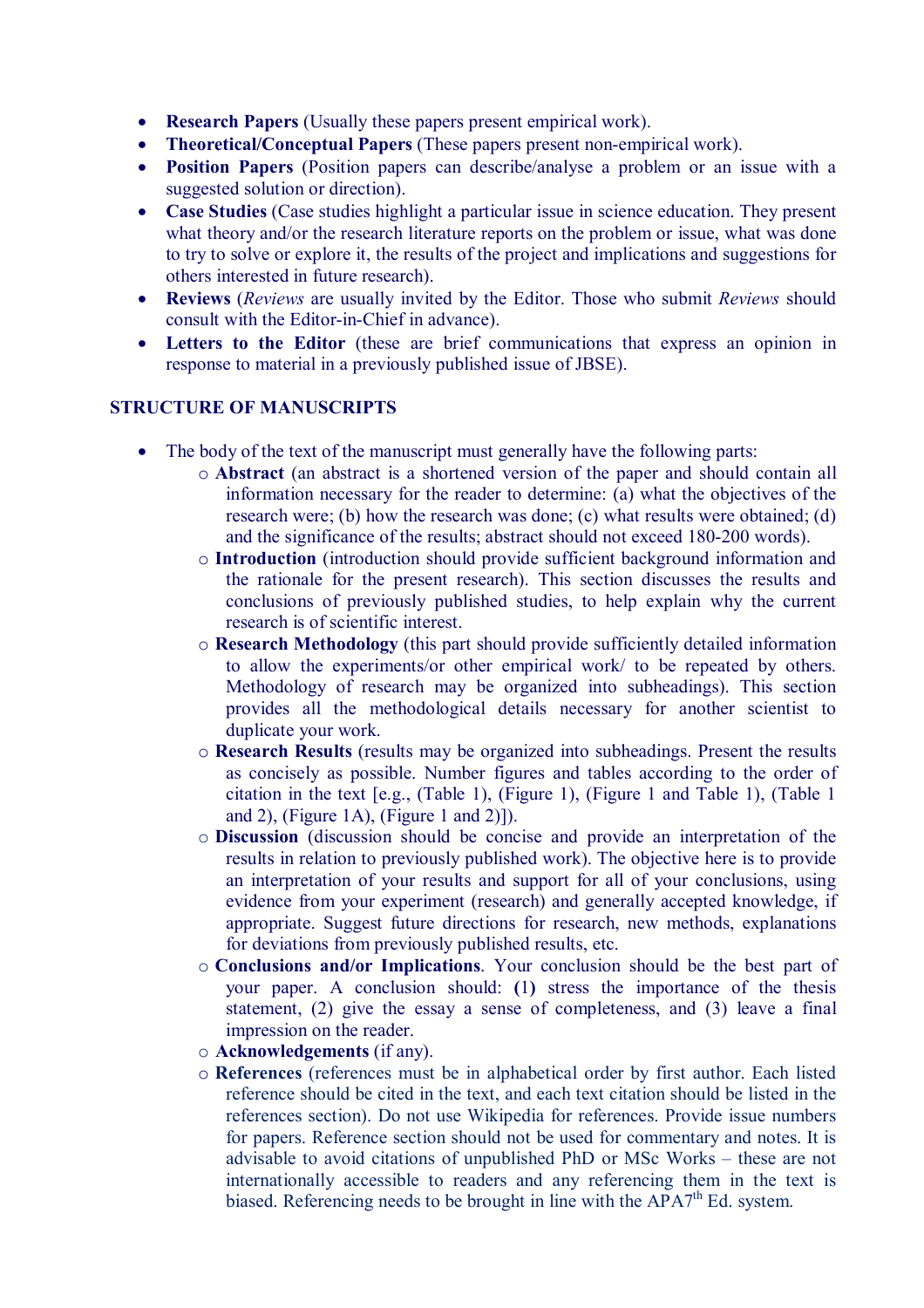- o **Appendix** (if any). Acknowledgements of people, grants, funds, etc. should be placed in a separate section not numbered at the very end of the paper.
- The structure of the paper can be different if the paper is only theoretical qualitative research.
- It must be clear what is the added value of this research to previous reports. It is obligatory to make sure that reported new information is significant for international level readers of JBSE.

## **MANUSCRIPTS GUIDELINES**

- The structure of the research paper presented in the *Journal of Baltic Science Education* should be as follows: abstract *- short report of the research*; introduction inc. aim and subject of the research (or research focus); research methodologies and methods; results of the research incl. discussion; conclusions; list of references in APA style  $(7<sup>th</sup> Ed.)$ .
- The papers should be submitted in English. If English is a second language for the author, please consider having the manuscript proofread and edited before submitting. The preliminary text of the article can be submitted online or sent as a.doc file in the attachment by e-mail: mail.jbse $@g$ gmail.com; scientia $@g$ scientiasocialis.lt
- The document should not have *any* password protection.
- The text must be elaborated in Word for Windows, using 12 point Times New Roman letters.
	- o Texts margins: top and bottom 20mm, left 25mm, right 20mm.
	- o Manuscripts should have single spaced text in one column.
	- o The title: capital letters, 14pt, bold; space between the title and the author's name is one line interval.
	- o Author's name and surname: small letters, 12pt, bold. Under the name, institution: 11 pt, italics; space between the title and the text: 1 line interval.
	- o Abstract about 150-200 words precedes the text. The text: 12pt Single or Auto spacing, in one column.
	- o Keywords: no more than five words in an alphabetical order. Note that a keyword does not have to be made of only one word! At least one of these should indicate the topic area and one should indicate the methodology of the research.
	- o The language must be clear and accurate. The authors have to present the results, propositions and conclusions in a form that can suit scientists from different countries.
	- o Each paragraph should start with a 1.0 cm indention.
	- o The use of footnotes to the text is not recommended.
- Titles of the tables and figures (*black and white colour*): 12 pt, small letters. Space between figures or tables and the text: 1 line interval.
	- o Introduction, titles of chapters and subchapters: 12pt, bold, small letters.
	- o Figures, tables and captions should be inserted within the manuscript at their appropriate locations. Diagrams and graphs should be provided as finished black and white line artwork or electronic images. When there are a number of illustrations, the author should endeavour to reduce the amount of text to accommodate the illustrations in the limited space available for any article.
	- o The figures /images should be black and white colour. Since the printed journal will be produced in black and white, be sure that your images are acceptable when printed in black and white.
	- o It is the author's responsibility to obtain permission to reproduce illustrations, tables, etc. from other publications.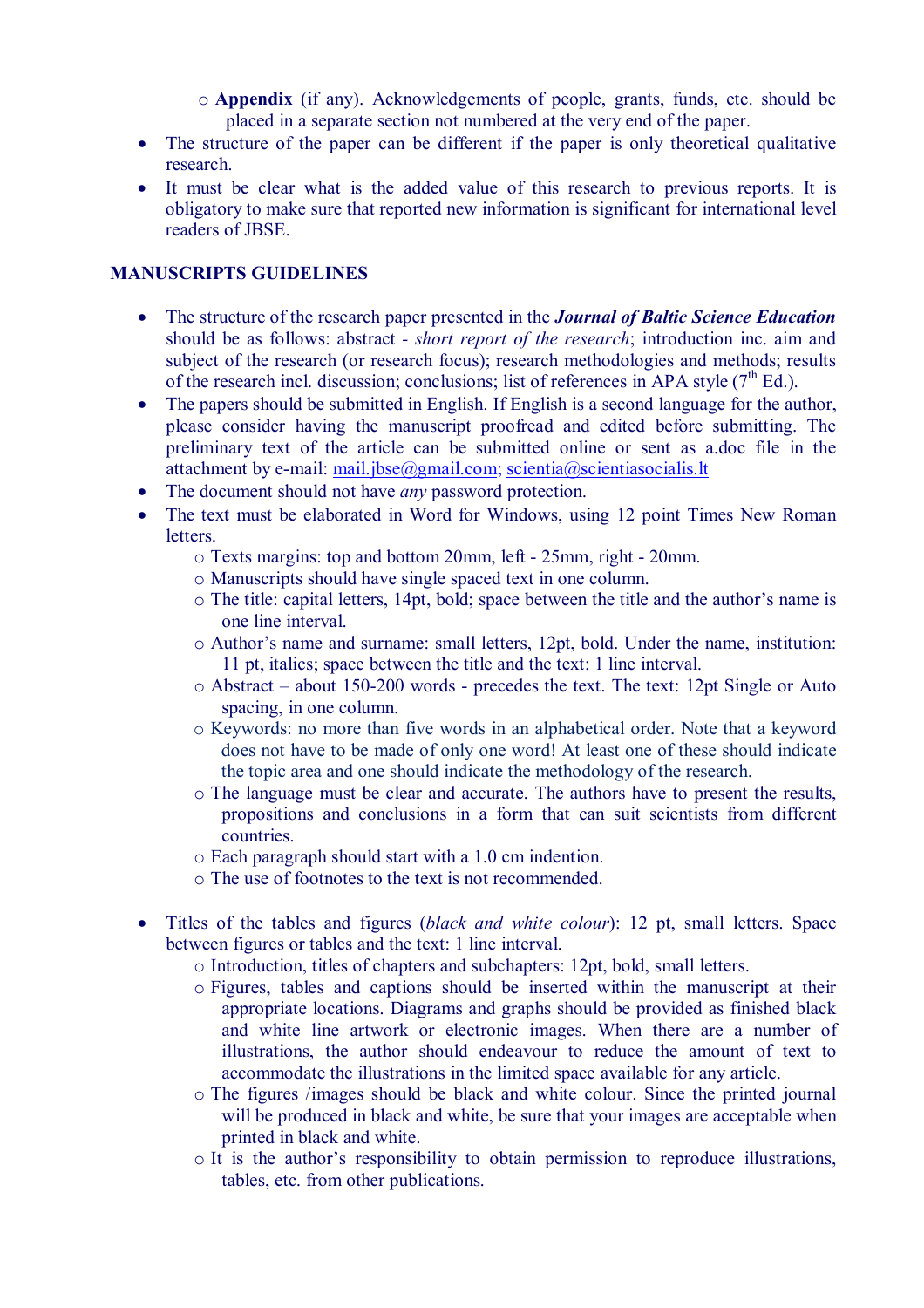- Page numbers. Do not put page numbers on your document.
- Acronyms: Acronyms should be defined the first time they appear.
- References in the text should be presented in brackets (Knox, 1988; Lamanauskas & Augiene, 2017; Martin, 1995). If necessary, the page can be indicated: (Martin, 1995, p. 48). The list of references should be presented after the text. References: 11pt, bold, small letters.
- The author should make sure that there is a strict one-to-one correspondence between the names and years in the text and those on the list. All the references should be listed in alphabetical order by author`s name.
- **The work should be written in an impersonal style.**

Note 1: Manuscripts in which references are not in this format (APA 7<sup>th</sup> Ed. style) will be returned without review.

**Note 2:** References to online sources should include the type of medium (such as "serial online" or "monograph online"), the date of that specific reference (if applicable), the uniform resource locator (URL), and the date that the source was accessed. A source accessed online should always be referenced accordingly, even if it is also published in printed form.

**Note 3:** All papers must meet the criteria of originality and scientific quality. Obviously, they must also comply with style and format requirements. The paper will not be subject to further review, if the manuscript is NOT WITHIN THE SCOPE and/or there is POOR USAGE OF LANGUAGE (all manuscripts must be written in clear and grammatical English). If translation is necessary, we suggest you use a professional translation service. Authors are responsible for proper translation, and improperly translated papers may be rejected.

**Note 4:** Originality is very important aspect of a research paper. Take great care to avoid plagiarism in your writing and be sure that any text you pull from outside sources is properly quoted and noted in your list of references.

Each manuscript received is checked by an ithenticate program before the review. If the similarity index is higher than 20 percent, the manuscript is rejected without review.

**Note 5:** A qualitative scientific paper is a description of an event, activity, observation, research or experience. The structure of a qualitative paper includes an abstract, introduction, background to the problem, the researcher's role, theoretical perspective, methodology, ethical considerations, results, data analysis, limitations, discussion, conclusions and implications, references and appendix.

# **EDITORIAL AND REVIEW PROCEDURES**

- Manuscripts will be sent anonymously to reviewers with expertise in the appropriate area. All manuscripts will be reviewed by two experts before JBSE's accept them for publication. This process usually takes about two months (except July and August). The journal co-editors will make minor editorial changes; major changes will be made by the author(s) prior to publication if necessary. JBSE's redaction will sent to author(s) only one proof-reading which must be sent back within 2 weeks. JBSE will not review submissions previously published elsewhere through print or electronic medium.
- In order to prevent bias, the following procedures are followed upon acceptance of a manuscript: **a)** the Editor will determine if the manuscript is appropriate for the journal scope; **b)** the Editor will remove all identification of the author(s); **c)** the Editor will distribute the manuscript to two reviewers who will follow guidelines; **d)** the reviewers will return the manuscript within 4 weeks to the Editor with the following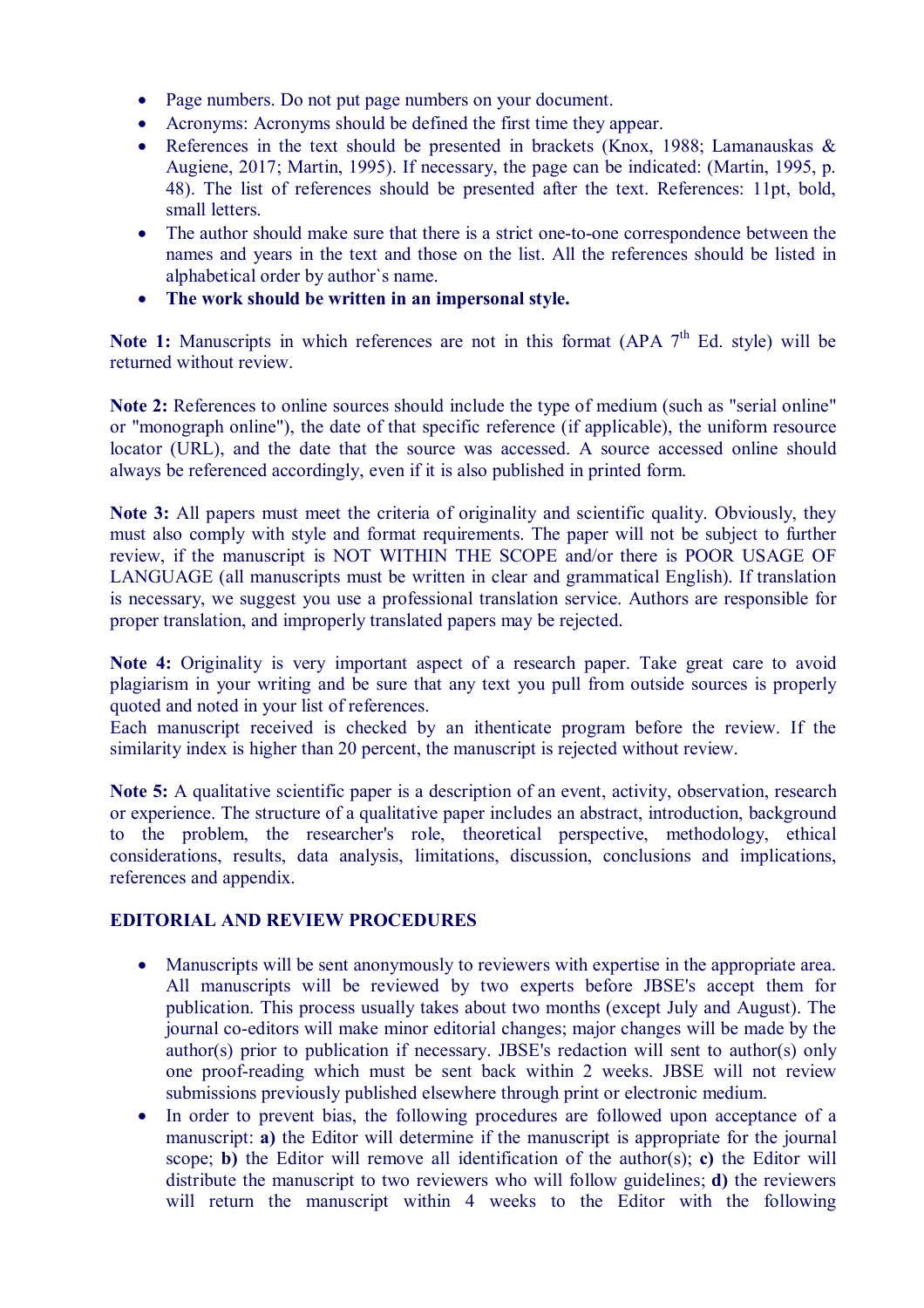recommendations: accept; accept with minor revisions; accept with moderate revisions, pre-accept with major revisions and re-evaluation; reject and resubmit, reject: do not resubmit; **f)** the Editor will then forward the decision to the authors by e-mail; **e)** when a lack of consensus occurs, the Editor will make the final decision. Articles are checked by an anti-plagiarism system.

- Manuscripts submitted to the JBSE cannot be returned to authors. Authors should be sure to keep a copy for themselves.
- Manuscripts, editorial correspondence (and other correspondence for subscription and exchange), and any questions should be sent to editor-in-chief or to regional redactors.
- The Editorial board is used the principles of ethics of scientific publications upon recommendations of The Committee on Publication Ethics (COPE)

### **ENDNOTES**

- Copyright Notice. Authors who publish with the Journal of Baltic Science Education (JBSE) agree to the following terms:
	- o Articles are published under the Creative Commons Attribution (https://creativecommons.org/licenses/by-nc/4.0) license, authors retain ownership of the copyright for their article, but authors grant others permission to use the content of publications in JBSE in whole or in part provided that the original work is properly cited.
	- o Users (redistributors) of JBSE are required to cite the original source, including the author's names, JBSE as the initial source of publication, year of publication, volume/issue number and DOI (if available).
	- o Authors grant JBSE the right of first and subsequent publication (in print and eversion). Although authors remain the copyright owner, they grant the journal the irrevocable, nonexclusive rights to publish, reproduce, publicly distribute and display, and transmit their article or portions thereof in any manner.
- Contributions submitted to *JBSE* must be original works of the author(s) and must not have been previously published (in print or online) or simultaneously submitted to another publication. The author (authors) should confirm in writing (file in PDF or JPG format, including author`s signature), that the manuscript has not been published in another journal or handed over (transferred) to another journal for publication.
- Author Biographical Summaries (on a separate page):
	- o A few sentences of biographical information (biosketch) about each author are required for inclusion in the "About the Author" section at the end of all published articles.
	- o The information for each author should include the following:
		- o First and last name of authors (in that order).
		- o Academic degrees (DDS, DMD, MS, MSc, MA, PhD, etc.).
		- o Academic and/or administrative rank if appropriate (Director, Chair, Professor, Associate Professor, Assistant Professor, etc.)
		- o Institution or organization affiliation.
		- o E-mail address.
		- o ORCID number.
		- o Institutional address.
		- o Institutional telephone number (including international calling codes).
		- o Institutional or own website address.